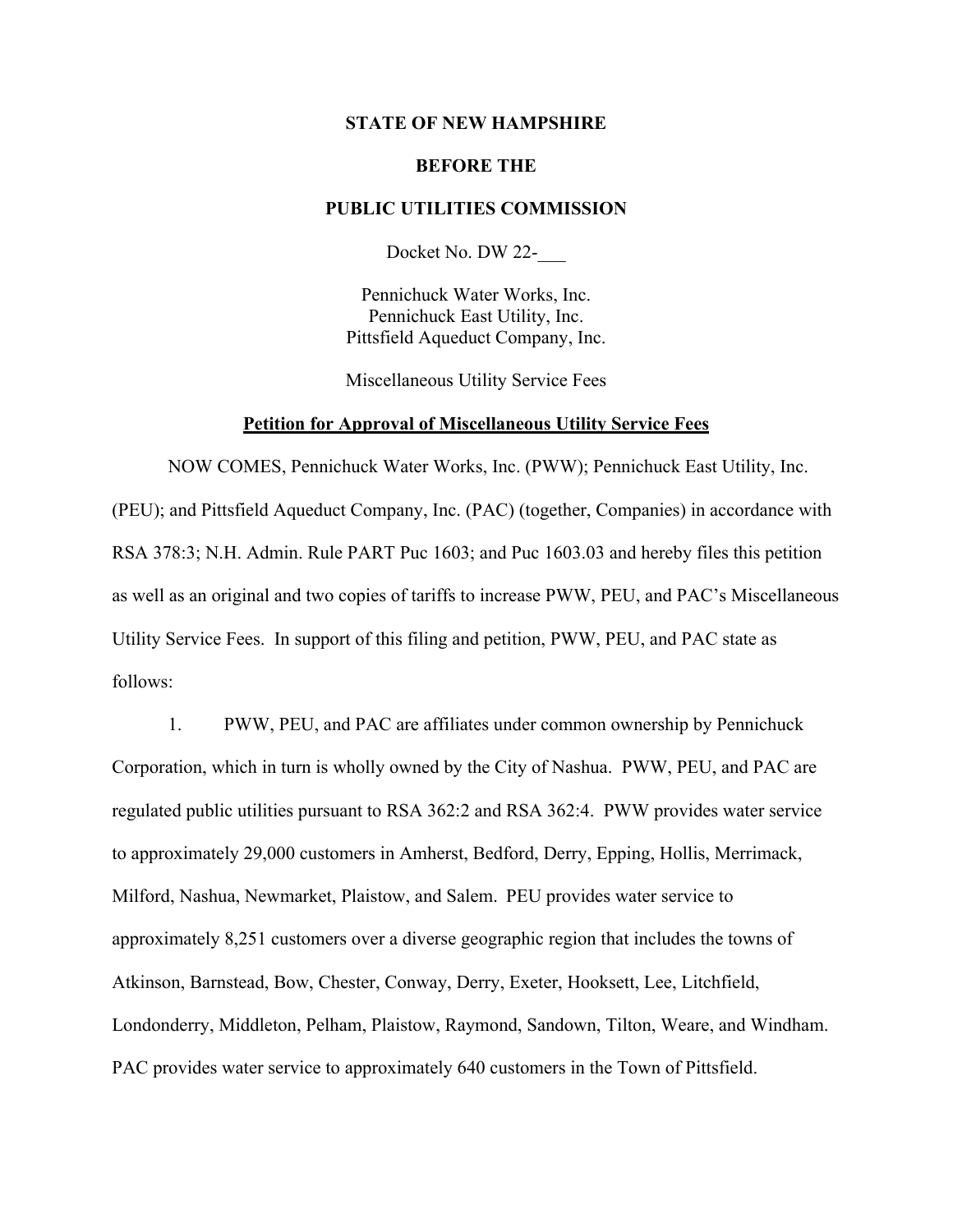2. PWW, PEU, and PAC charge Miscellaneous Utility Service Fees for services including: Initiation of Service, Service Pipe Connection, Service Connection, Disconnection, and Collection Charges, Returned Check Fee, and Inspection of Main Pipe Extensions. These charges were last changed in Docket Nos. DW 08-073 (for PWW) and DW 09-102 (for PEU and PAC). Before that, the Miscellaneous Utility Service Fees were updated in 1999. See, *Pennichuck Water Works, Inc.,* Docket No. DR 98-088, Order No. 23, 133 (February 1, 1999).

3. The Commission has historically approved PWW, PEU, and PAC's

Miscellaneous Utility Service Fees on a uniform basis so as to maintain consistency among the utilities. This has been done in recognition of the fact that PEU and PAC use PWW's employees to conduct their operations. For this reason, the Companies are collectively seeking authorization to revise the Miscellaneous Utility Service Fees in each of their tariffs in this combined petition.

| <b>Description of Service</b>             | <b>Current Fee</b> | <b>Proposed Fee</b> |
|-------------------------------------------|--------------------|---------------------|
| PWW, PEU, and PAC                         |                    |                     |
| A. Initiation of Service:                 | \$20.00            |                     |
| i. New Service                            |                    | \$108.00            |
| ii. Transfer of Service                   |                    | \$30.00             |
| B. Service Pipe Connection                | \$160.00           | \$230.00            |
| C. Service Connection, Disconnection, and |                    |                     |
| Collection Charge                         |                    |                     |
| i. During Business Hours                  | \$46.00            | \$67.00             |
| ii. During Non-Business Hours             | \$63.00            | \$95.00             |
| D. Returned Check                         | \$15.00            | \$18.00             |
| E. Design Review/Inspection/As-Built      | \$3.00 per foot    | \$3.44 per foot     |
| Fee for Main Pipe Extension               |                    |                     |

4. PWW, PEU, and PAC seek to increase their fees as shown on the below table:

5. The Companies' cost calculation and tariff schedules reflecting these fee changes are attached to Mr. Ware's testimony as Attachment A for PWW's tariff page 46, Attachment B for, PEU's tariff page 46, and Attachment C for, PAC's tariff page 42. The calculation of the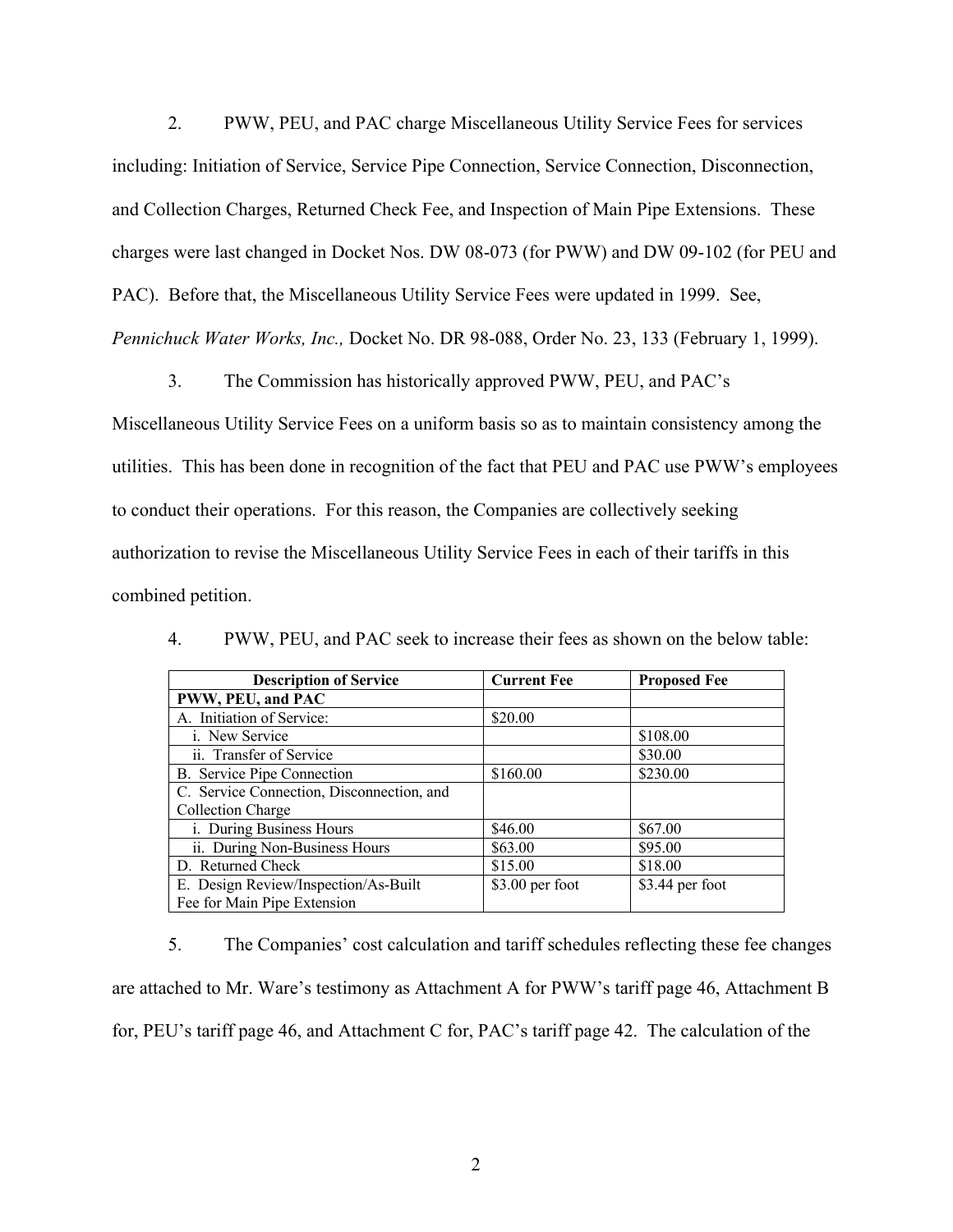costs is attached to Mr. Ware's testimony as Attachment D. Pursuant to PART Puc 1603, clean and track change versions of the tariff pages are also being filed.

6. Of note is that for the Initiation of Service fee, the Companies have broken that service into two parts: New Service and Transfer of Service. The Companies have split Initiation of Service into two parts because it is more cost-based and fair to customers. That is because initiating new service by transferring service costs less for the Companies to perform than creating a New Service. This Companies aver that this cost differential warrants separate rates to reflect that cost difference. This cost differential and the factors that go into determining the fee, as well as the cost basis for each other Miscellaneous Utility Service Fee, is described in the attached pre-filed direct testimony of Donald L. Ware, the Companies' Chief Operating Officer.

7. As explained in Mr. Ware's testimony, these fee changes reduce the respective Companies' revenue requirements to be collected from customer rates by the amount of the fees collected. That is because such Miscellaneous Utility Service Fees are routinely *pro formed* out of the calculation of the overall revenue requirement such that they are not factored into the revenue requirement that is allocated among the customer rate classes. The policy behind removing these fees from the calculation of the overall revenue requirement is that they are costbased and they are only incurred as individual customers cause them.

8. For the above reasons, PWW, PEU, and PAC believe that the proposed tariff fee changes are reasonable and consistent with the public interest as they will promote efficient operation of the Companies and are based on the cost to provide those specific services.

3